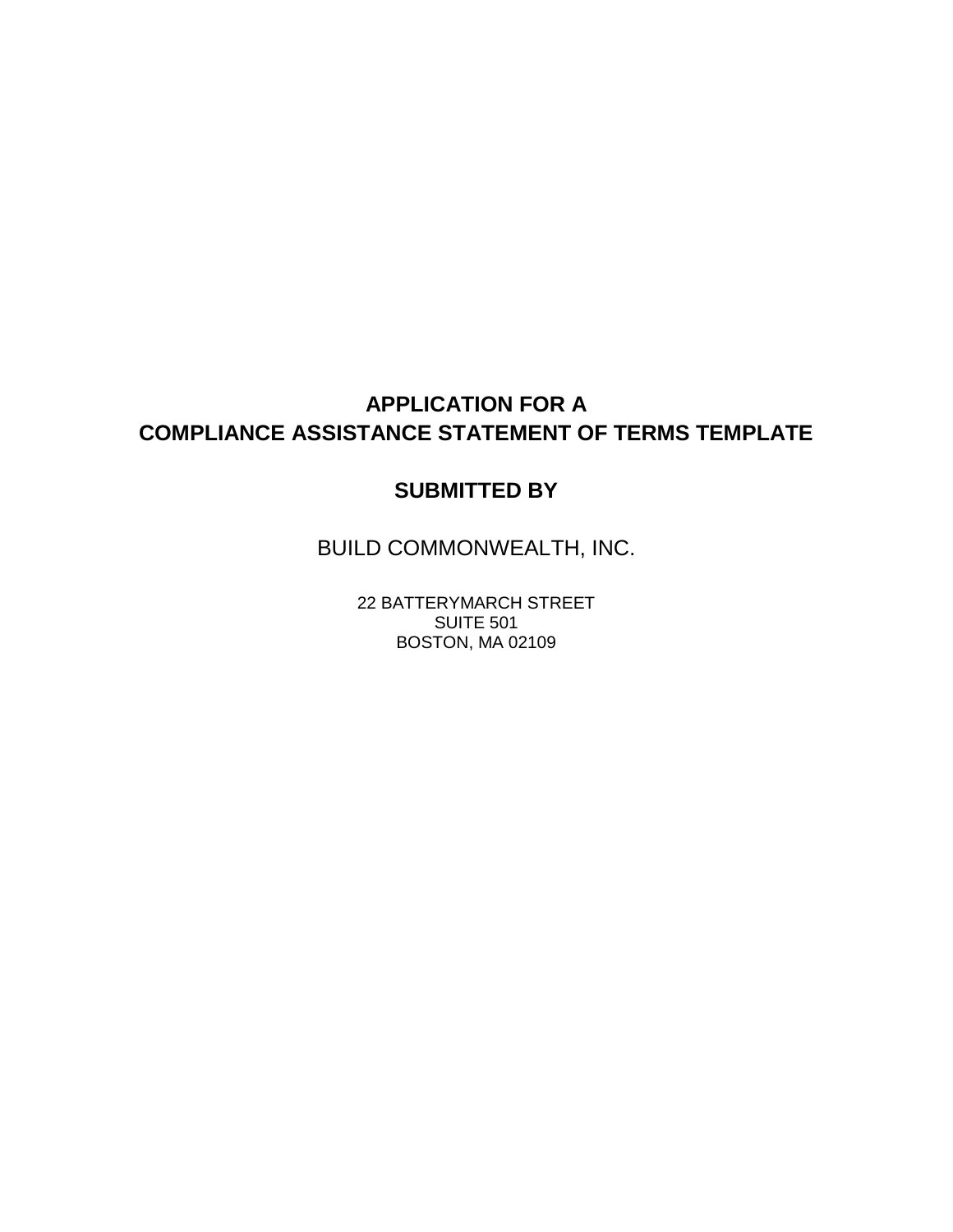## **Brief Proposal Summary**

Title: Employer-based auto-enrollment program for emergency savings ("Autosave Program" or "Program")

Commonwealth seeks the issuance of a Compliance Assistance Statement of Terms Template (CAST Template), which would serve as the basis for employers to apply for an Approval covering their particular Autosave Programs.

### **APPLICANT INFORMATION**

#### **1. Please list full name of applicant(s).**

- Build Commonwealth, Inc. ("Commonwealth")

#### **2. Please list the mailing address of your Company's headquarters.**

Build Commonwealth, Inc. 22 Batterymarch Street Suite 501 Boston, MA 02109

#### **3. Please list the contact information of the person responsible for communicating with the CFPB.**

- Jason Ewas

- jewas@buildcommonwealth.org

## **PRODUCT OR SERVICE INFORMATION**

#### **4. Describe how your product or service functions, the terms on which it will be offered, and the manner in which it is offered or provided (including any consumer disclosures).**

Based on a comprehensive review of accountholder data, one major bank recently concluded that "families need roughly six weeks of take-home income in liquid assets to weather a simultaneous income dip and expenditure spike."<sup>1</sup> Commonwealth intends to work with employers throughout the country to assist them in developing Autosave Programs for their employees, through which a specified percentage of an employee's pay would be directed into

<sup>&</sup>lt;sup>1</sup> JPMorgan Chase & Co. Institute, *Weathering Volatility, 2.0* (Oct. 2019),

https://institute.jpmorganchase.com/content/dam/jpmc/jpmorgan-chase-and-co/institute/pdf/institutevolatility-cash-buffer-report.pdf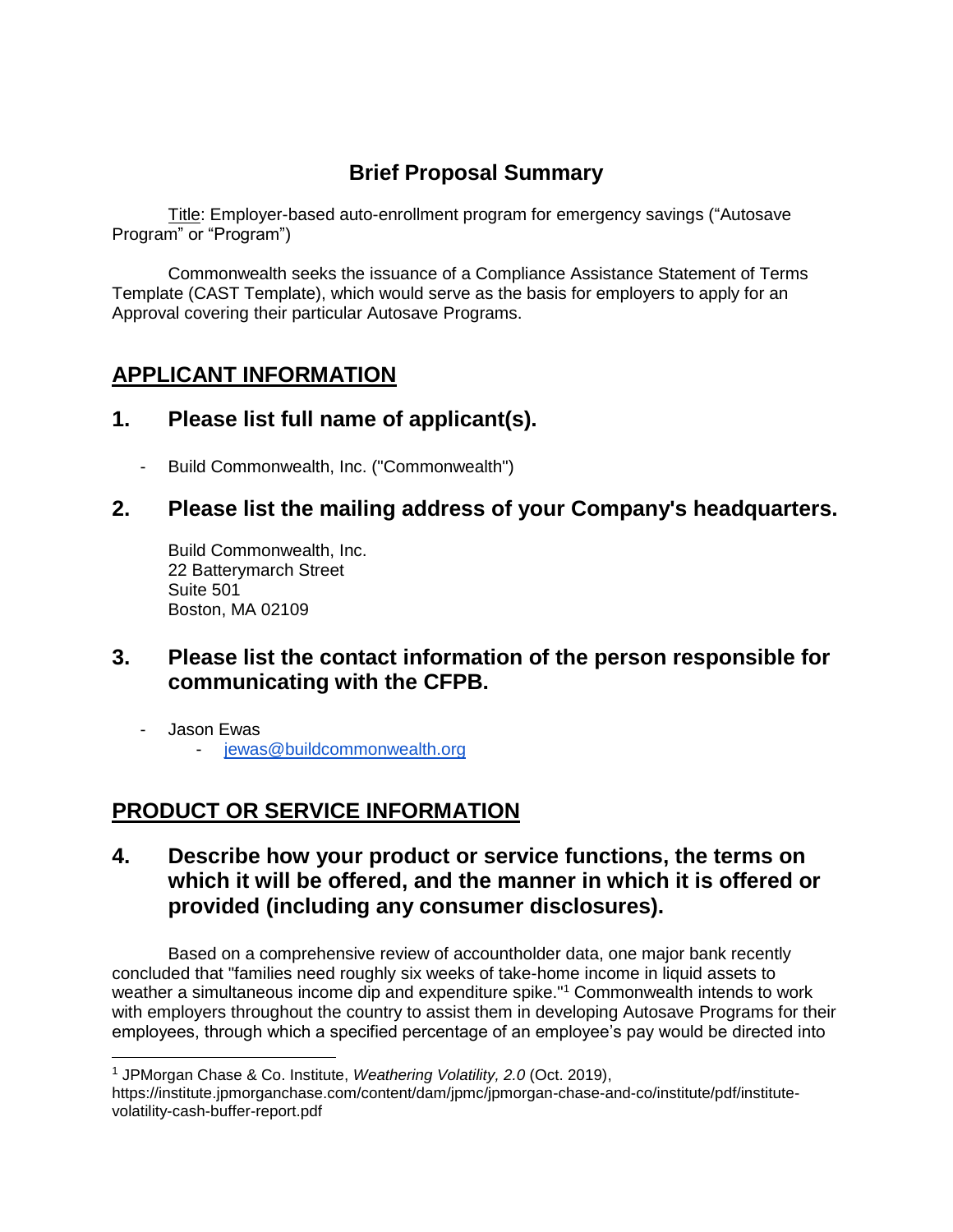an emergency savings product ("Autosave Account") for the employee to access at any time, with costs, fees and other terms that are compatible with the Program's objectives of encouraging savings. Commonwealth anticipates that the percentage designated by the employer would allow employees to address emergency savings needs of approximately six weeks of take-home income, with the specific percentages set by the employers and subject to modification by the employee.

New and existing employees would be permitted to direct their Autosave earnings to an account at the institution of their choice. If an employee does not designate an account, the employer would create an Autosave Account for the employee at an institution designated by the employer.

Autosave Programs would be structured similarly to automatic 401(k) programs, including the use of notice materials that inform employees of their rights and obligations under the Program. In particular, employees would receive notice at least 14 days prior to enrollment in an Autosave Program clearly describing:

- $\circ$  The fact that participating in the Program is not a condition of employment, and that declining to participate will not affect the consumer's employment;
- The right to not participate and how to elect not to participate in the Program;
- The employee's right to select the institution where Autosave earnings will be deposited and how to designate an account at such institution (both initially and at any subsequent time);
- The fact that where the employee does not identify an account to which Autosave funds should be directed, an Autosave Account will be created for the employee at an institution designated by the employer;
- The terms, including any fees and restrictions on access, applicable to the designated Autosave Account;
- The Program's automatic enrollment contribution default percentage rate; and
- How to elect, at any time, to contribute an amount different from the Autosave Program's default percentage rate.

The same notice would also be provided to employees on at least an annual basis. In addition, disclosures required by federal law (including Regulation DD and Regulation E) and applicable state law would be timely provided to each employee in compliance with law.

As reflected above, employees would be given the opportunity to opt out of participation entirely or to change their contribution rate, at any time. Opt-out forms should be made as simple as reasonably possible, with the use of prepopulated fields encouraged. At any time, an employee would be permitted to change the designated account.

Each employer would be required to maintain a written document governing its Autosave Program. In offering an Autosave Program, employers should determine that the default percentage rate and the costs and fees (if any) of the savings product offered by the employerdesignated institution are compatible with the Program's objectives of encouraging savings.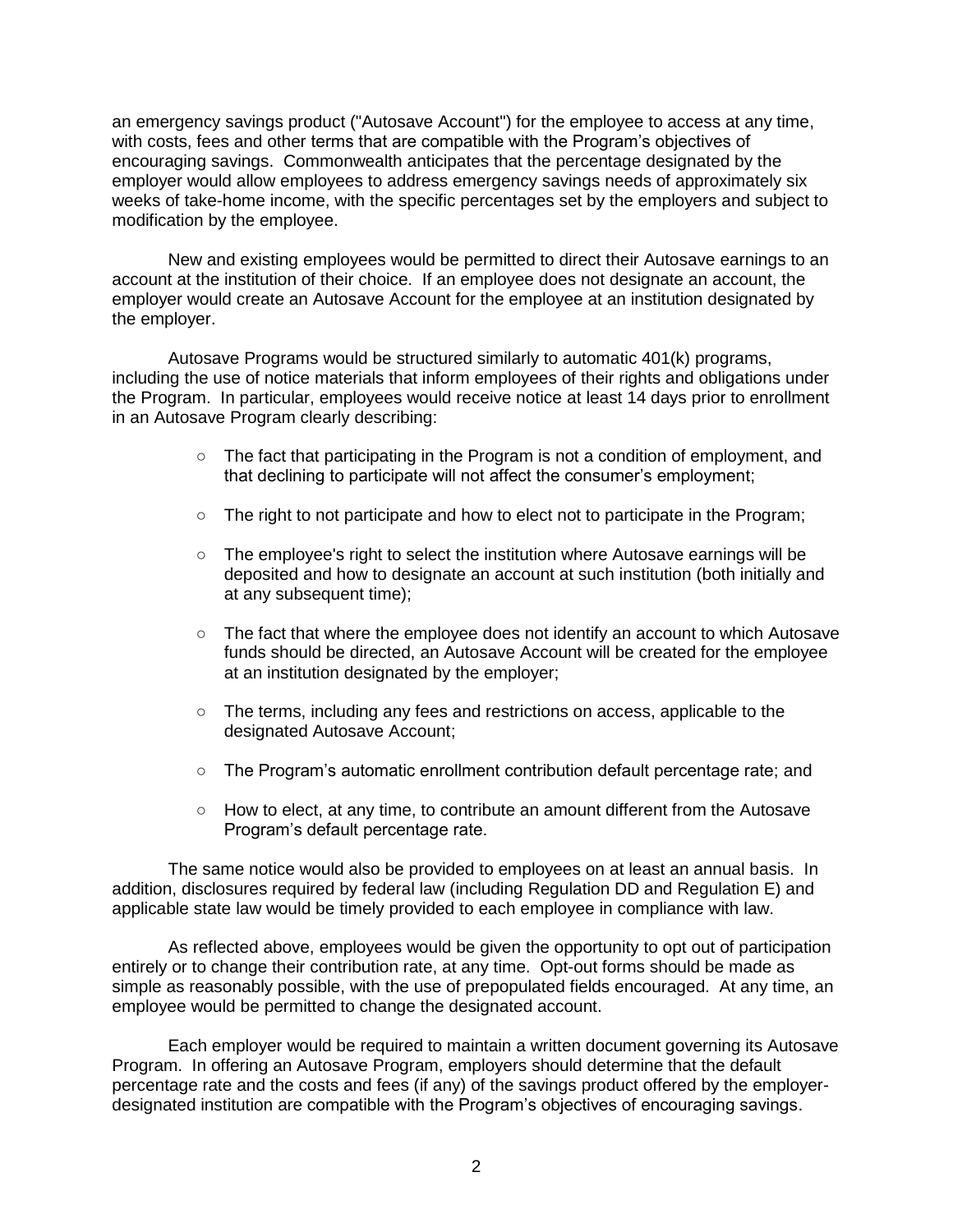#### **5. Describe how your product or service, or the manner in which it is offered or provided to consumers, may further innovation.**

In February 2019, BlackRock announced its Emergency Savings Initiative, a \$50 million commitment to help people living on low- to moderate-incomes ("LMI") gain access to and increase usage of proven savings strategies and tools. BlackRock partnered with industry experts Common Cents Lab, Commonwealth, and the Financial Health Network to give the initiative a comprehensive and multi-layered approach to address the savings crisis.

The focus of Commonwealth's efforts has been to recruit partners from a variety of sectors to address the issue of lack of emergency savings. Employers are well-suited to address this issue because their employees include tens of millions of LMI individuals. AARP's Public Policy Institute found that 71% of employees would be likely to participate in a payrolldeduction emergency savings program if their employer offered one.<sup>2</sup> Establishing a functional system for emergency savings with employers would give millions of people access to emergency savings tools.

In the course of exploring how employers could play a role in helping employees save, Commonwealth looked to well-established automatic 401(k) programs for guidance. Decades of experience with 401(k) accounts has demonstrated that auto-enrollment and autocontribution are highly effective methods for helping employees build savings for retirement.<sup>3</sup> Based on that observation, Commonwealth began to investigate the barriers and opportunities for employers to set up automatic enrollment and automatic contribution into savings products.

In 2019, Commonwealth partnered with the City of Boston in a pilot program to encourage employees to split any amount of their direct deposit paycheck into an emergency savings fund.<sup>4</sup> Employees who signed up were eligible to win a prize of \$100 or receive a guaranteed \$50 incentive from the City, depending on the department where they worked. This opt-in approach was successful, but required both financial incentives and significant staff time to conduct outreach in order to drive participation in the pilot, which would pose barriers to adoption at scale. Commonwealth believes that an automatic savings program would increase the amount of savings that employees could accumulate, with reduced need for incentives, and would allow more employers to adopt such efforts at scale and enhance innovation in this area.

One critical barrier to automatic savings is a lack of clarity regarding employers' ability to direct an employee's earnings to a designated institution. Permitting employers to designate the institution, in the absence of an election by the employee, would be a significant innovation in promoting employee short-term financial security, as it would permit Autosave Accounts to be

<sup>3</sup> Beshears, John, James J. Choi, David Laibson, and Brigitte C.Madrian. 2009. "The Impact of Employer Matching on Savings Plan Participation under Automatic Enrollment." In David A. Wise, ed. Research Findings in the Economics of Aging. Chicago, IL: University of Chicago Press. https://www.nber.org/chapters/c4539.pdf

<sup>2</sup> https://www.aarp.org/content/dam/aarp/ppi/2018/09/rainy-day-national-survey.pdf

<sup>4</sup>https://buildcommonwealth.org/news/post/city-of-boston-pilot-program-helps-municipal-employees-buildrainy-day-funds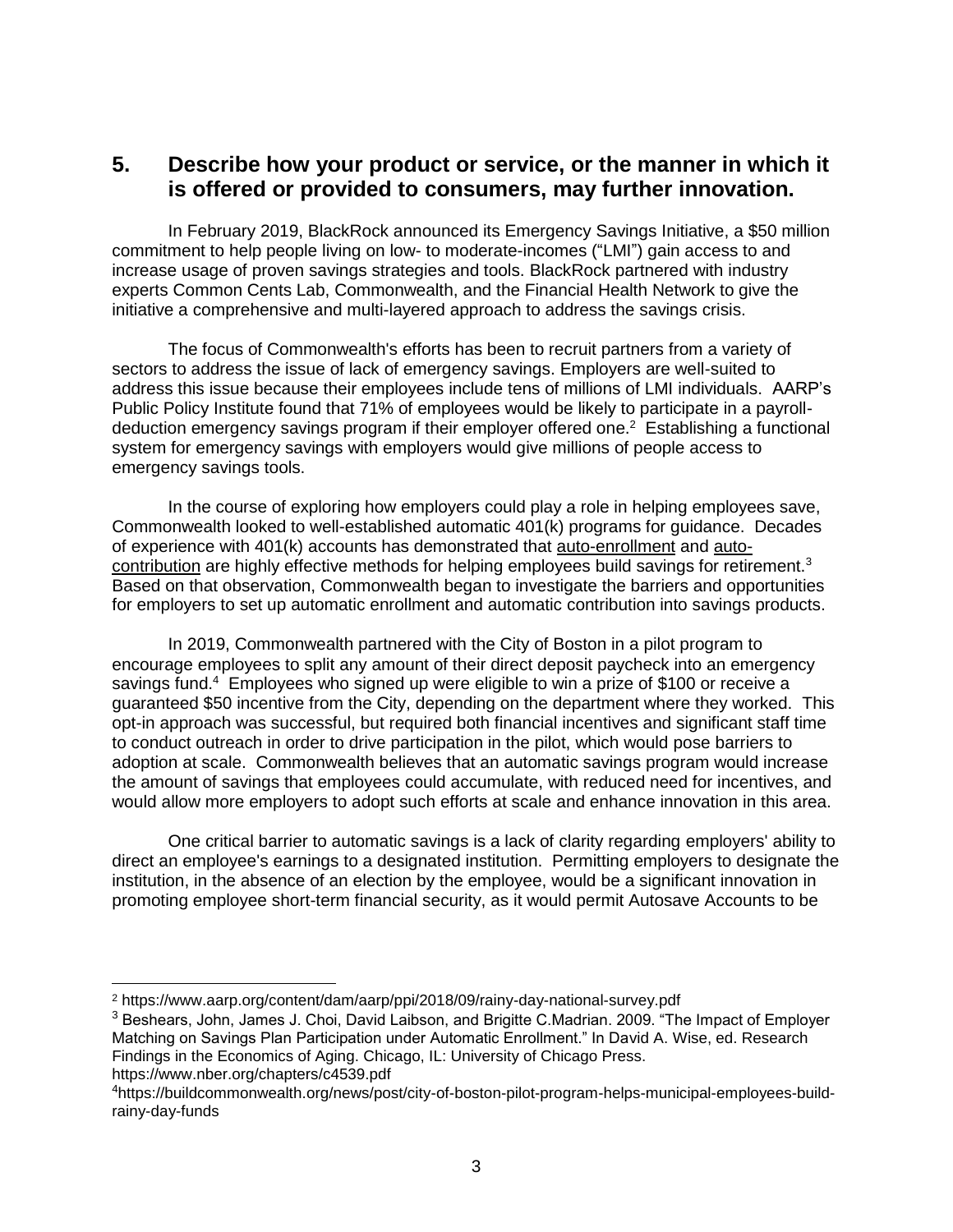created, and Autosave to commence, even in those situations where the employee lacks or has not designated a savings account.

The requested CAST Template would allow employers and financial service providers across the country to initiate the process of developing Autosave Programs and potentially provide a new mechanism to help millions of employees accumulate funds to increase their financial resilience.

## **REQUESTED DURATION AND SCOPE**

#### **6. Describe the requested duration and other parameters of compliance assistance, such as number of transactions, consumers, or geographic scope.**

Such parameters would be specified in individual employer applications for an Approval based on the CAST Template.

### **POTENTIAL CONSUMER BENEFITS**

 $\overline{a}$ 

#### **7. Describe the potential consumer benefits associated with your product or service.**

There is a critical need for emergency savings in the United States, which would be directly addressed by Autosave Programs. The Federal Reserve estimates that 40% of Americans could not cover a \$400 emergency expense,<sup>5</sup> while another recent study similarly concludes that only 40% of Americans could pay an unexpected \$1,000 expense.<sup>6</sup> Yet another study concludes that 78% of Americans are living paycheck to paycheck, meaning that they have no significant savings.<sup>7</sup>

Lack of savings can cascade into additional problems, including lack of housing. One study observes that the amount of rent due in connection with evictions is frequently less than \$600.8 Conversely, individuals with as low as \$250 to \$750 in liquid savings have reduced evictions, missed utility payments, and reduced reliance on public assistance.<sup>9</sup> These issues have only intensified in connection with the COVID-19 pandemic—and even before the

<sup>&</sup>lt;sup>5</sup> Federal Reserve, *Report on the Economic Well-Being of U.S. Households in 2018* (May 2019). https://www.federalreserve.gov/publications/files/2018-report-economic-well-being-us-households-201905.pdf

<sup>6</sup> *Bankrate*, *January 2019 Financial Security Index.* https://www.bankrate.com/banking/savings/financialsecurity-january-2019/

<sup>7</sup> https://www.cnbc.com/2017/08/24/most-americans-live-paycheck-to-paycheck.html

<sup>8</sup> https://www.princeton.edu/news/2018/12/17/eviction-lab-examines-intersection-poverty-and-housing

<sup>9</sup> https://www.urban.org/research/publication/thriving-residents-thriving-cities-family-financial-securitymatters-cities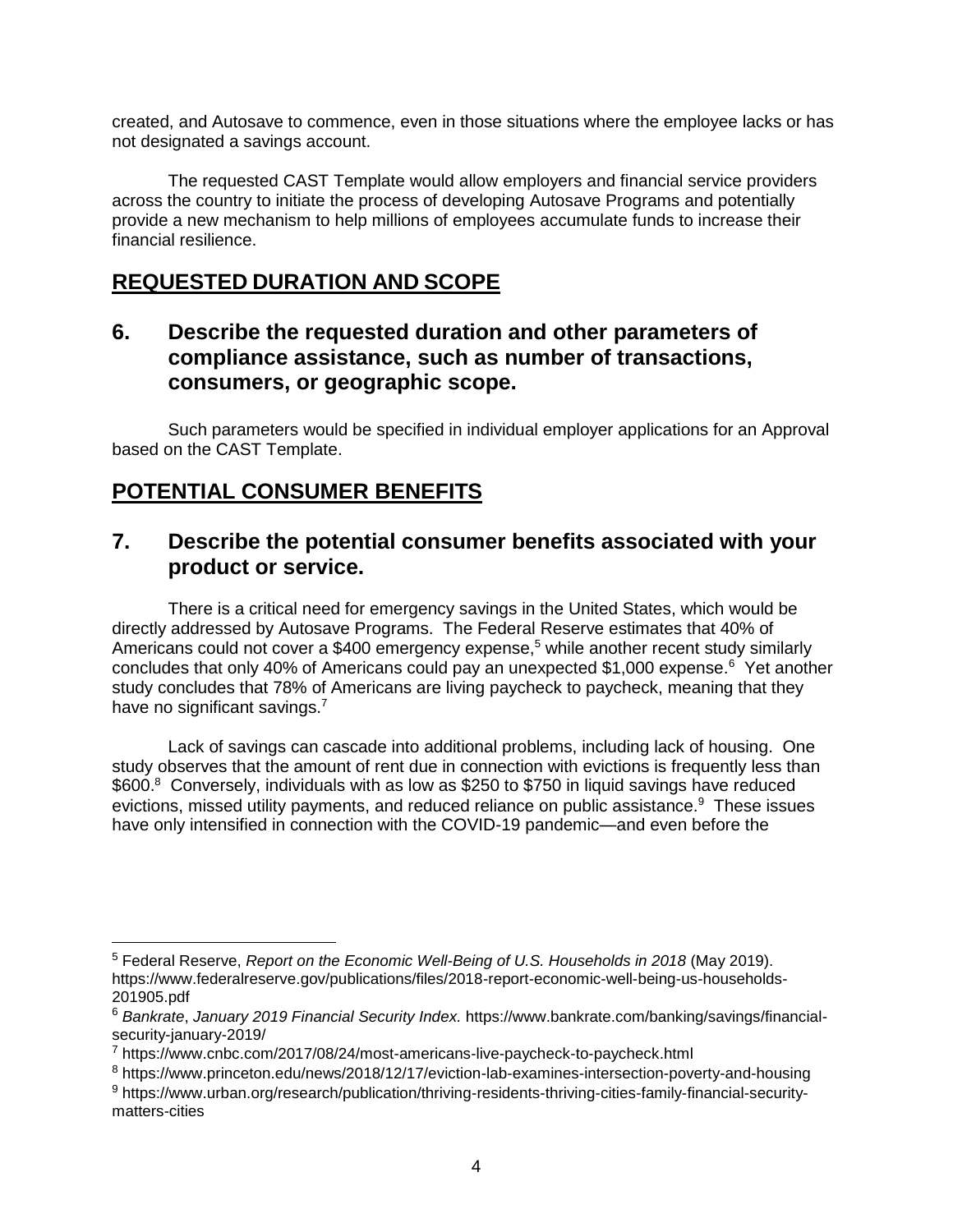pandemic, the CFPB had identified the encouragement of small dollar savings as one of its top priorities.<sup>10</sup>

#### **8. Provide suggested metrics for evaluating whether such consumer benefits are realized.**

Such parameters would be specified in individual employer applications for an Approval based on the CAST Template.Commonwealth believes that the most important metric for evaluating the success of an Autosave Program would be the total amount of savings realized through the Program. Other potential metrics for evaluating the success of the Program include:

- Employee satisfaction with the Program, including the degree to which consumers feel that the Program has helped them to achieve their savings goals.
- Number of employees (i) for whom accounts are opened at the designated institution (after notice and opportunity to opt out); (ii) who identify their own institutions; and (iii) who opt out of the Program entirely.
- Number of employees who maintain their accounts at the designated institution for a minimum period (*e.g.*, one year) compared to those who move their accounts to another institution.

## **POTENTIAL CONSUMER RISKS AND MITIGATION PLAN**

#### **9. Describe the potential consumer risks associated with your product or service.**

For the most part, consumer risks associated with Autosave Programs are limited and can be mitigated through the steps described in response to Question 10, below. However, potential risks are:

- **How employees use their savings.** If an employee accumulates a balance in an Autosave Account, they may feel positively about that balance and the security it brings. As a consequence, employees may choose not to use these funds to pay down debt, or may incur debt in order to cover unexpected expenses.
- **Whether employees will review and understand Program materials.** Although disclosures will be required to be written in readily understandable terms, there is a risk that some employees may not review or understand them.

 $\overline{a}$ 

<sup>10</sup> *See* Press Release, CFPB, *CFPB Announces Start Small, Save Up Initiative* (Feb. 25, 2019) [https://www.consumerfinance.gov/about-us/newsroom/cfpb-announces-start-small-save-initiative/;](https://www.consumerfinance.gov/about-us/newsroom/cfpb-announces-start-small-save-initiative/) CFPB, *Saving for Financial Shocks and Emergencies* [https://files.consumerfinance.gov/f/cfpb\\_fin-ed](https://files.consumerfinance.gov/f/cfpb_fin-ed-digest_saving-for-emergencies.pdf)[digest\\_saving-for-emergencies.pdf;](https://files.consumerfinance.gov/f/cfpb_fin-ed-digest_saving-for-emergencies.pdf) https://www.wsj.com/articles/lack-ofsavingsworsens-the-pain-ofcoronavirus-downturn-11586943001;

https://www.bankrate.com/surveys/coronavirus-and-financial-regrets/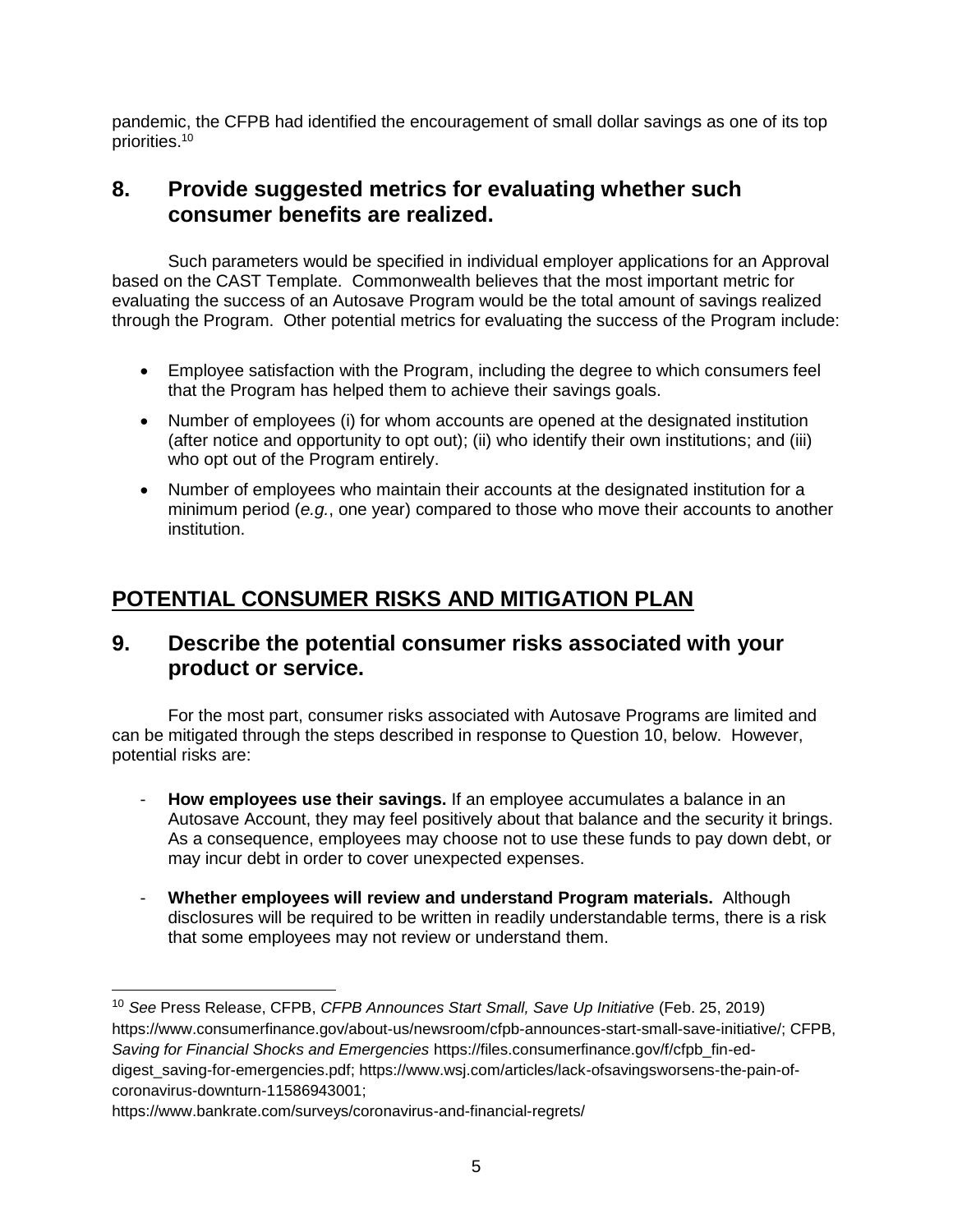- **Whether accounts at the designated institution will be suitable for the employee's needs.** The accounts designated by employers are generally intended to be suitable for a broad range of employees. However, there remains a risk that a designated Autosave Account may not suit an employee's preferences.

#### **10. Describe how you will mitigate the anticipated consumer risks. Include any plans for addressing unanticipated consumer harms**

Each Autosave Program would effectively mitigate the anticipated consumer risks as follows:

- How employees use their savings. Risks relating to how employees use their Autosave Accounts would be mitigated by permitting employees to withdraw funds at will to meet unexpected expenses or for any other purpose, including paying off debts.
- **Whether employees will review and understand Program materials.** Program materials will be provided to employees at least 14 days before they are enrolled in the Autosave Program, and on at least an annual basis thereafter. These materials will be provided in a separate document from other documents provided to the employee.
- **Whether accounts at the designated institution will be suitable for the employee's needs.** In the event that an employee does not find the employer-designated Autosave Account suitable, the employee may at any time change the account designation or opt out of the Autosave Program entirely.

# **STATUTORY AND REGULATORY SCOPE**

- **11. Describe the aspects of the product or service as to which you seek a CAST Template.**
- **12. Describe the statutory and regulatory provisions as to which you seek the CAST Template and the potential uncertainty or ambiguity it would address.**
- **13. Explain why the requested CAST Template is an appropriate resolution of that uncertainty or ambiguity, and why the described aspect of the product or service complies with the applicable statutory and regulatory provisions.**

In order for Autosave Programs to be effective in helping as many employees as possible achieve emergency savings, employers would create Autosave Accounts for employees at—and electronically transfer funds to—an institution designated by the employer, in the absence of an employee's affirmative selection of an institution or decision to opt out. Commonwealth seeks approval of a CAST Template covering the creation by an employer of emergency savings accounts for its employees at a designated institution, where the employer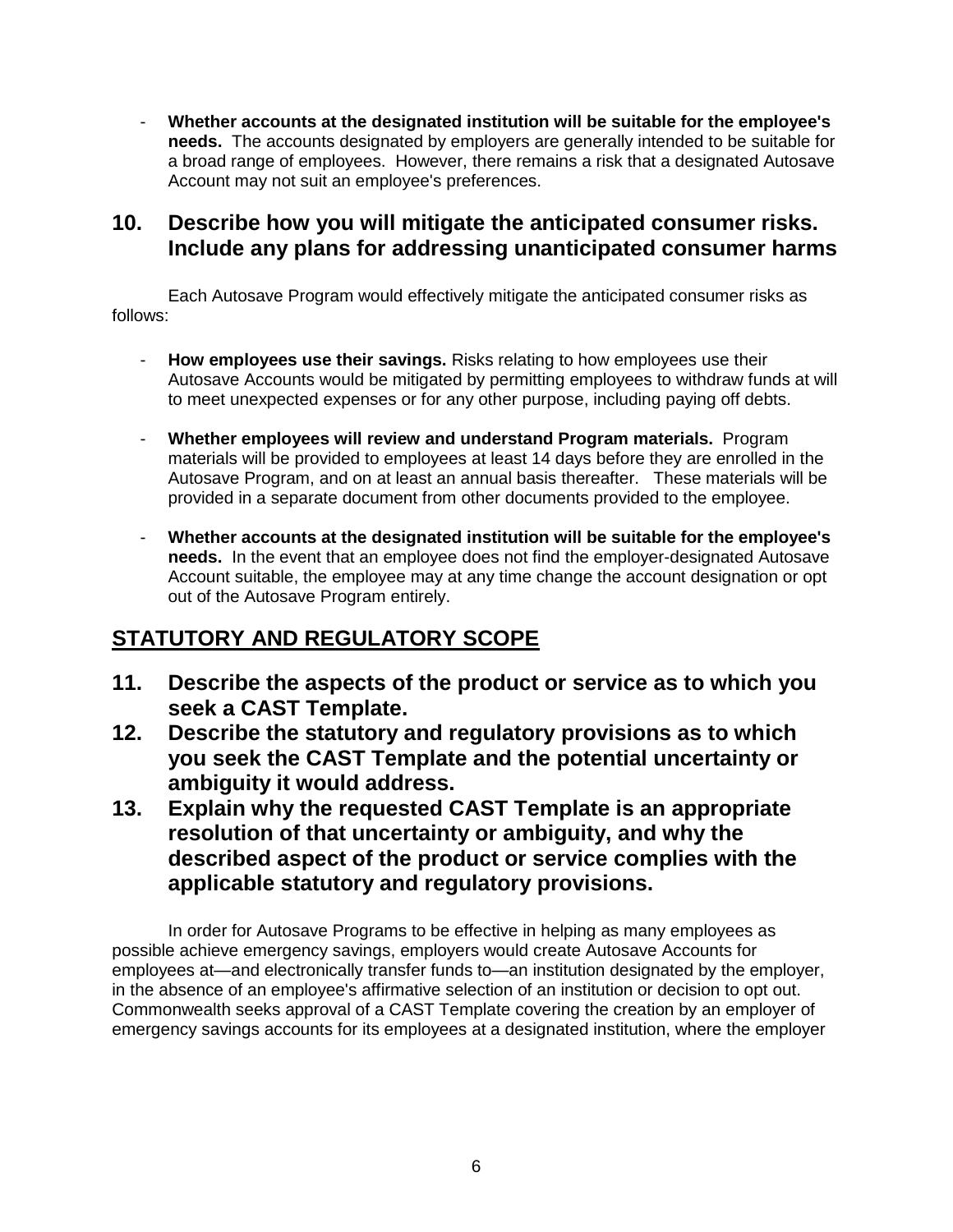permits employees to select the institution of their choice, and where the Autosave Program includes the additional consumer protections described above.

The Electronic Funds Transfer Act (EFTA), 15 U.S.C. 1693k(2), states:

No person . . . may require a consumer to establish an account for receipt of electronic fund transfers with a particular financial institution as a condition of employment or receipt of a government benefit.

Similarly, Regulation E, 12 C.F.R. § 1005.10(e)(2), states in relevant part:

No financial institution or other person may require a consumer to establish an account for receipt of electronic fund transfers with a particular institution as a condition of employment or receipt of a government benefit.

The Consumer Financial Protection Bureau's ("CFPB" or "Bureau") Official Interpretation of this provision states:

An employer … may not require its employees to receive their salary by direct deposit to any particular institution. An employer may require direct deposit of salary by electronic means if employees are allowed to choose the institution that will receive the direct deposit. Alternatively, an employer may give employees the choice of having their salary deposited at a particular institution (designated by the employer) or receiving their salary by another means, such as by check or cash.

Neither the Statute nor the Regulation nor the Official Interpretation of the Regulation defines what it means for an employee to "choose" the institution or whether an opt-out approach constitutes an appropriate degree of employee choice. Accordingly, it is not clear whether, under the EFTA and Regulation E, an employer may create an Autosave Account for an employee at a designated institution following a reasonable period for the employee to select the institution of their choice or opt out of the Program entirely. Employers will be hesitant to participate in Autosave Programs without clarity regarding what it means to choose the institution where emergency savings funds would be deposited.

In the 2016 Prepaid Rule, which addressed the use of prepaid cards for receipt of employment earnings, the Bureau stated that a default enrollment method may comply with Regulation E, depending on the facts and circumstances:

> Depending on the facts and circumstances—for example, the date by which the consumer has to be paid her wages under State law—it may be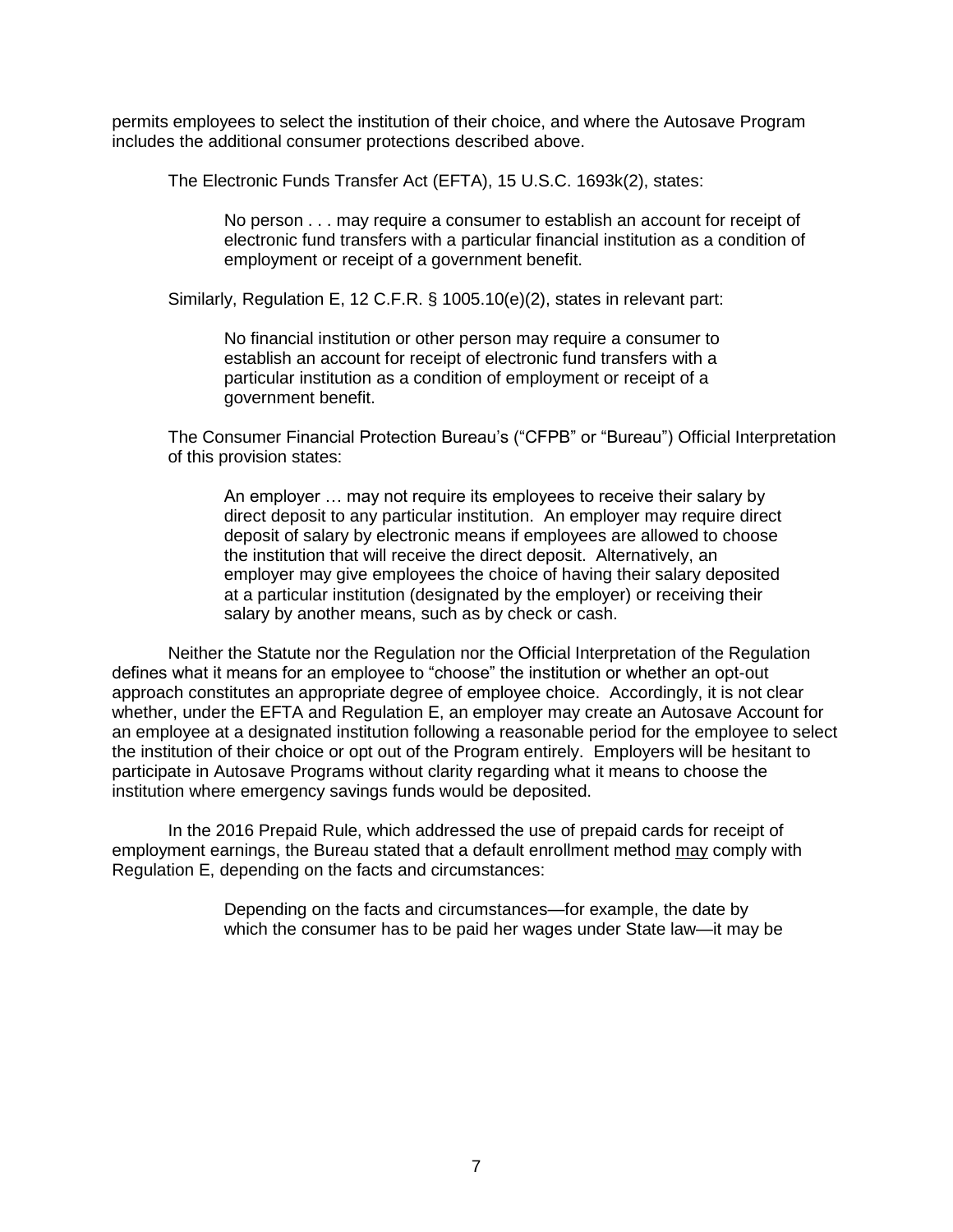reasonable for a financial institution or other person…to employ a reasonable default enrollment method."<sup>11</sup>

In this rulemaking, however, the CFPB did not commit to a bright-line rule for defining consumer choice under Regulation E, stating, instead, that:

> The Bureau does not at this time and on this record believe it would be appropriate to set a bright-line test based solely on amount of time or whether the consumer agrees to the preferred payment method in writing…"<sup>12</sup>

The absence of clear guidance in the Regulation regarding the meaning of consumer choice creates an ambiguity as to when and how reasonable default enrollment methods are acceptable under Regulation E. However, as shown above, the CFPB has stated in the context of the Prepaid Rule that a "reasonable default enrollment method" may be appropriate depending on the facts and circumstances, suggesting that it may be appropriate in some circumstances for an employer to open an account at a designated institution by default, subject to the employee's right to designate the institution of their choice.

Commonwealth believes that the Autosave Program is compliant with Regulation E, because it embodies precisely this type of reasonable default enrollment method. Accordingly, Commonwealth seeks a CAST Template pursuant to the CFPB's Policy on the Compliance Assistance Sandbox that could serve as the basis for employer applications for approval covering their respective versions of an Autosave Program. Such an approval, which would be based on the EFTA's safe harbor provision (15 U.S.C. 1693m(d)), would affirm that the Autosave Program complies with 15 U.S.C. § 1693k(2) and 12 C.F.R. § 1005.10(e)(2).

### **DATA SHARING**

- **14. Describe data associated with your product or service you possess or intend to develop that will be shared with the CFPB if the application is granted.**
- **15. Describe the proposed schedule for sharing the data with the CFPB.**

 Each employer would describe the data that it proposes to share with the CFPB and the proposed schedule for doing so in its application for an Approval based on the CAST Template. *See* "Suggested Metrics for Evaluating Whether Consumer Benefits Are Realized," above.

 $\overline{a}$ 

<sup>11</sup> 83 Fed. Reg. 83,985 (Nov. 22, 2016).

 $12$  *Id*